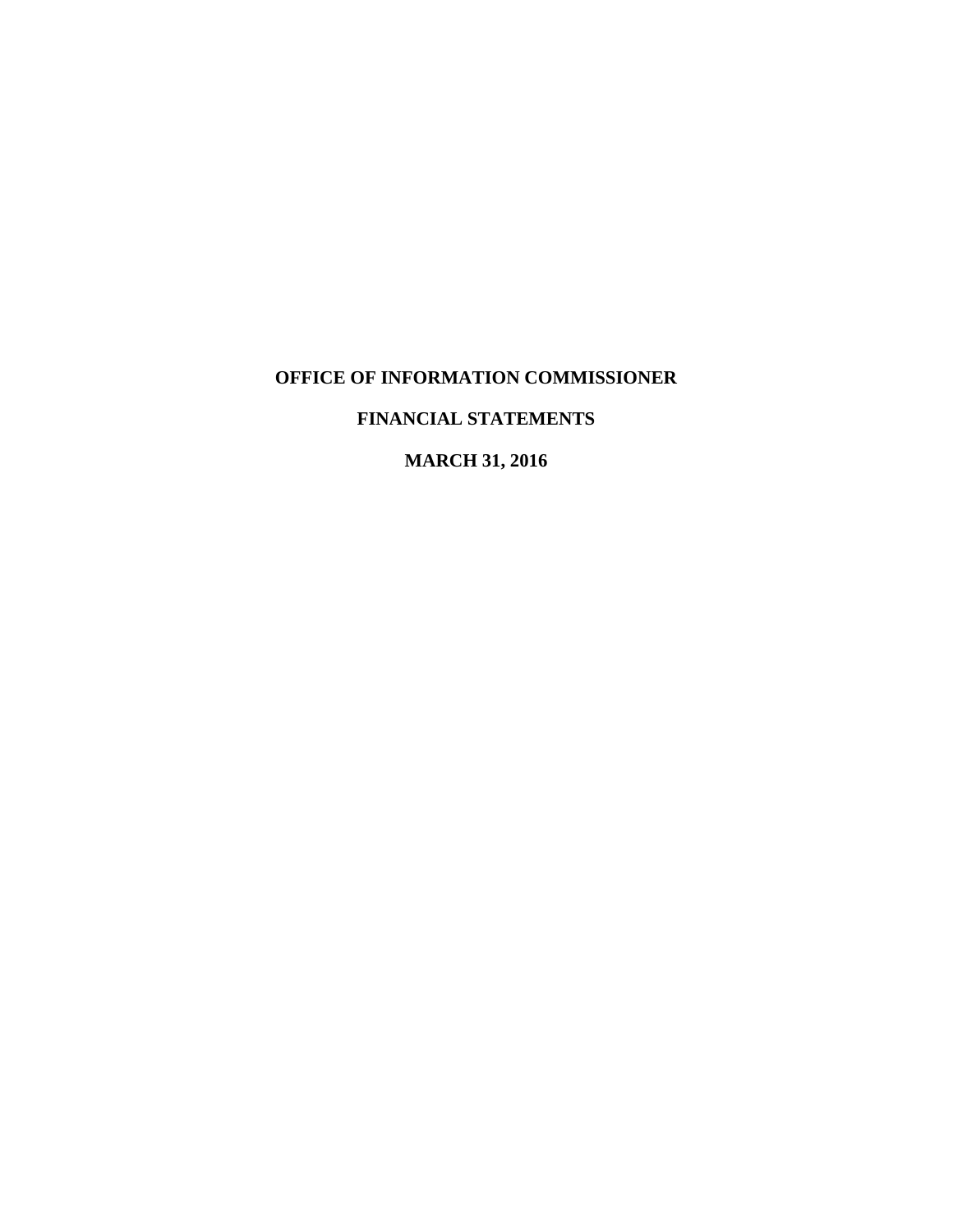

# **Management's Responsibility for the Financial Statements**

These financial statements have been prepared by management, which is responsible for the reliability, integrity and objectivity of the information provided. The preparation of financial statements necessarily involves using management's best estimates and judgments, where appropriate.

Management is responsible for maintaining a comprehensive system of accounting records, internal controls, policies and management practices, designed to provide reasonable assurance that transactions are properly authorized and in compliance with legislation, assets are safeguarded, and reliable financial information is available on a timely basis.

The Information Commissioner is responsible for ensuring that management fulfills its responsibility for financial reporting and internal controls. The Information Commissioner meets periodically with management to discuss matters relating to financial reporting, internal control and audits. The financial statements have been approved by the Information Commissioner and have been examined by the Office of the Auditor General.

The accompanying Independent Auditor's Report is presented herein.

Ms. Gitaniali Gutierrez **Information Commissioner** 

20 October 2017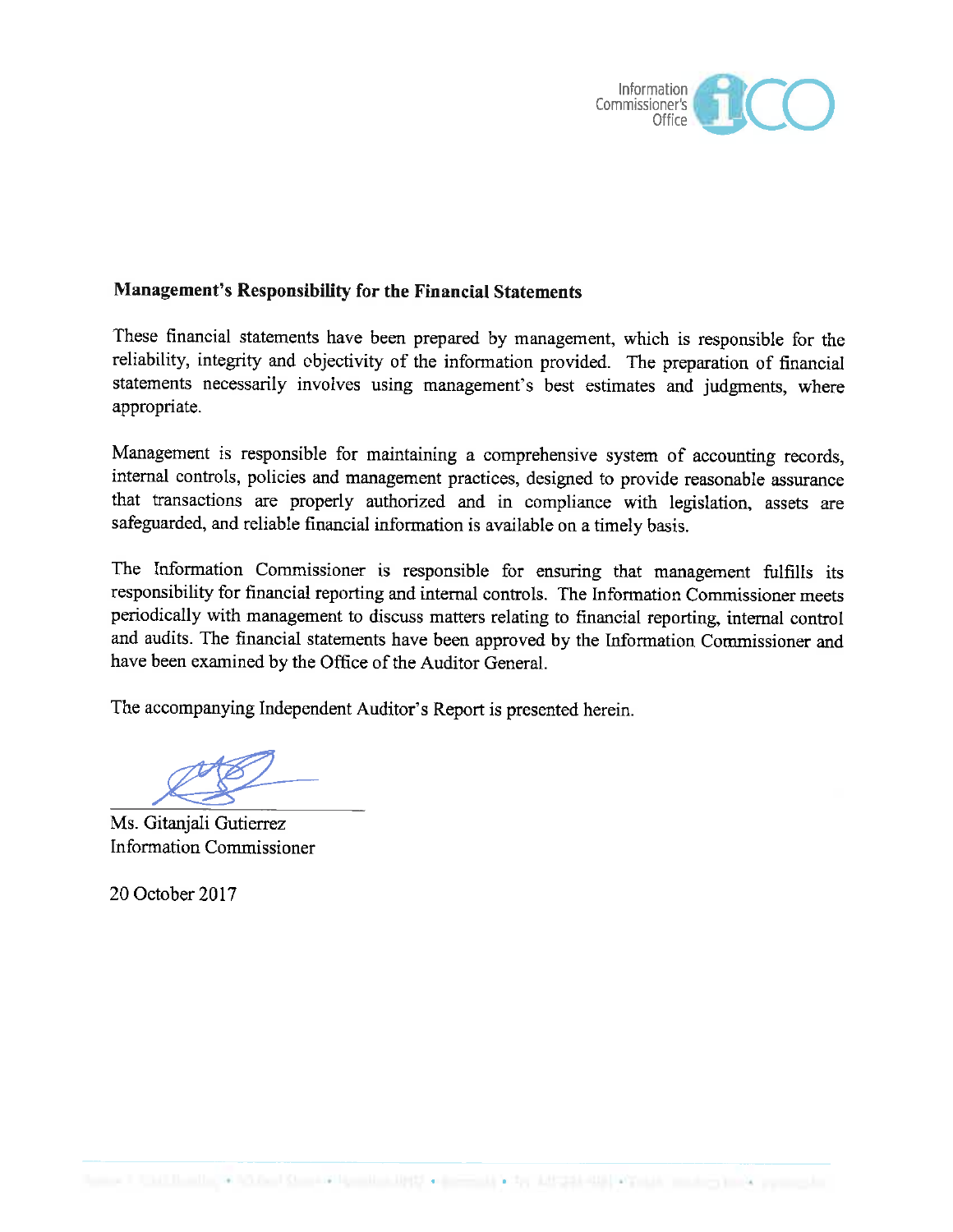

# **Office of the Auditor General**

Reid Hall 3 Reid Street Hamilton HM 11, Bermuda

Tel:  $(441)$  296-3148 Fax: (441) 295-3849 Email: oag@oagbermuda.bm Website: www.oagbermuda.bm

# **INDEPENDENT AUDITOR'S REPORT**

To The Speaker of the House of Assembly

I have audited the accompanying financial statements of the Office of Information Commissioner, which comprise the statement of financial position as at March 31, 2016, and the statements of operations and change in net debt for the year then ended, and a summary of significant accounting policies and other explanatory information.

# **Management's Responsibility for the Financial Statements**

Management is responsible for the preparation and fair presentation of these financial statements in accordance with public sector accounting standards generally accepted in Bermuda and Canada and for such internal control as management determines is necessary to enable the preparation of financial statements that are free from material misstatement, whether due to fraud or error.

## **Auditor's Responsibility**

My responsibility is to express an opinion on these financial statements based on my audit. I conducted my audit in accordance with auditing standards generally accepted in Bermuda and Canada. Those standards require that I comply with ethical requirements and plan and perform the audit to obtain reasonable assurance about whether the financial statements are free from material misstatement.

An audit involves performing procedures to obtain audit evidence about the amounts and disclosures in the financial statements. The procedures selected depend on the auditor's judgment, including the assessment of the risks of material misstatement of the financial statements, whether due to fraud or error. In making those risk assessments, the auditor considers internal control relevant to the entity's preparation and fair presentation of the financial statements in order to design audit procedures that are appropriate in the circumstances, but not for the purpose of expressing an opinion on the effectiveness of the entity's internal control. An audit also includes evaluating the appropriateness of accounting policies used and the reasonableness of accounting estimates made by management, as well as evaluating the overall presentation of the financial statements.

I believe that the audit evidence I have obtained is sufficient and appropriate to provide a basis for my audit opinion.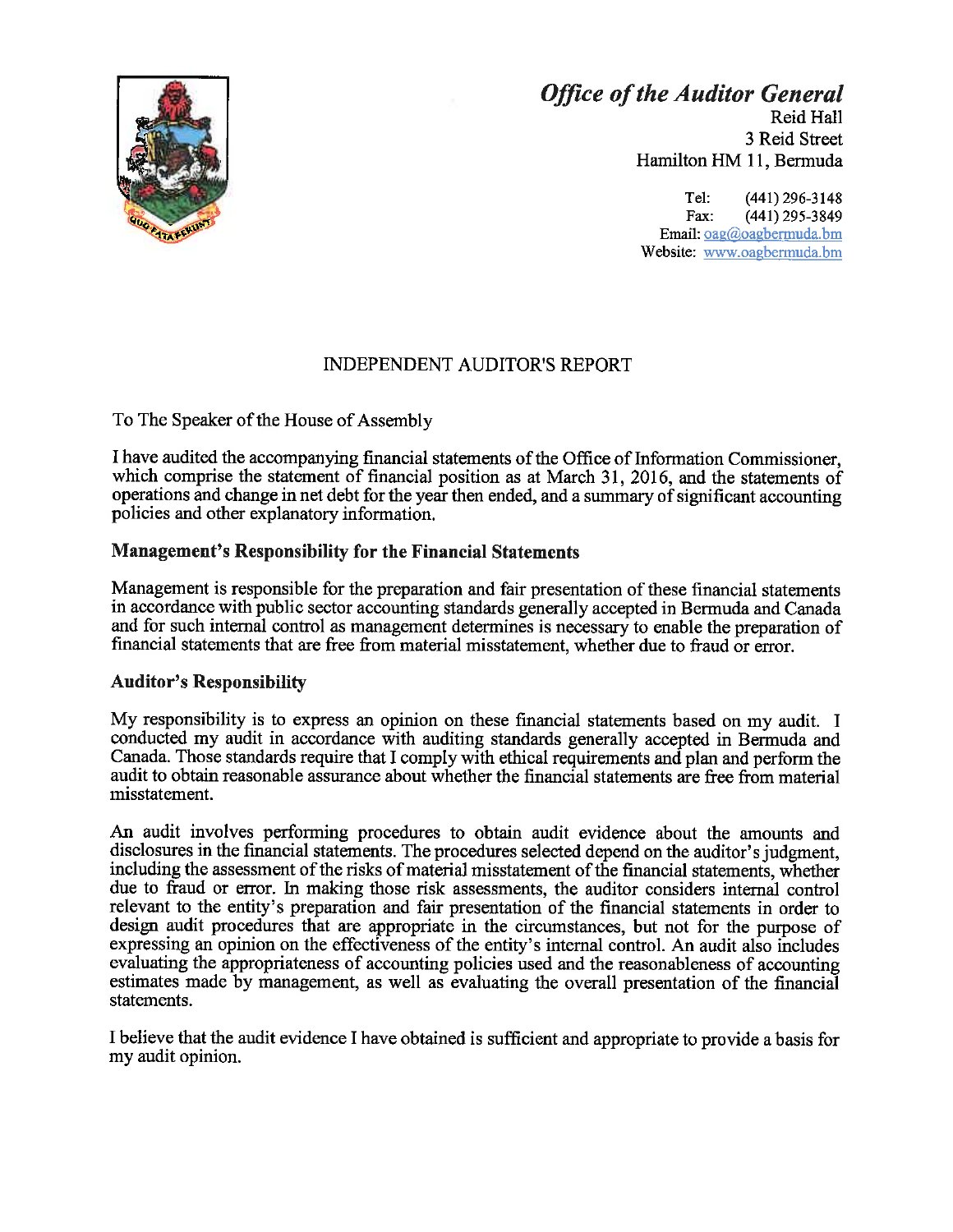Opinion

In my opinion, the financial statements present fairly, in all material respects, the financial position of the Office of Information Commissioner as at March 31, 2016, and the results of its operations<br>and changes in its net debt for the year then ended in accordance with public sector accounting standards generally accepted in Bermuda and Canada.

Heather TT.

Hamilton, Bermuda October 20, 2017

Heather Thomas, CPA, CFE, CGMA<br>Auditor General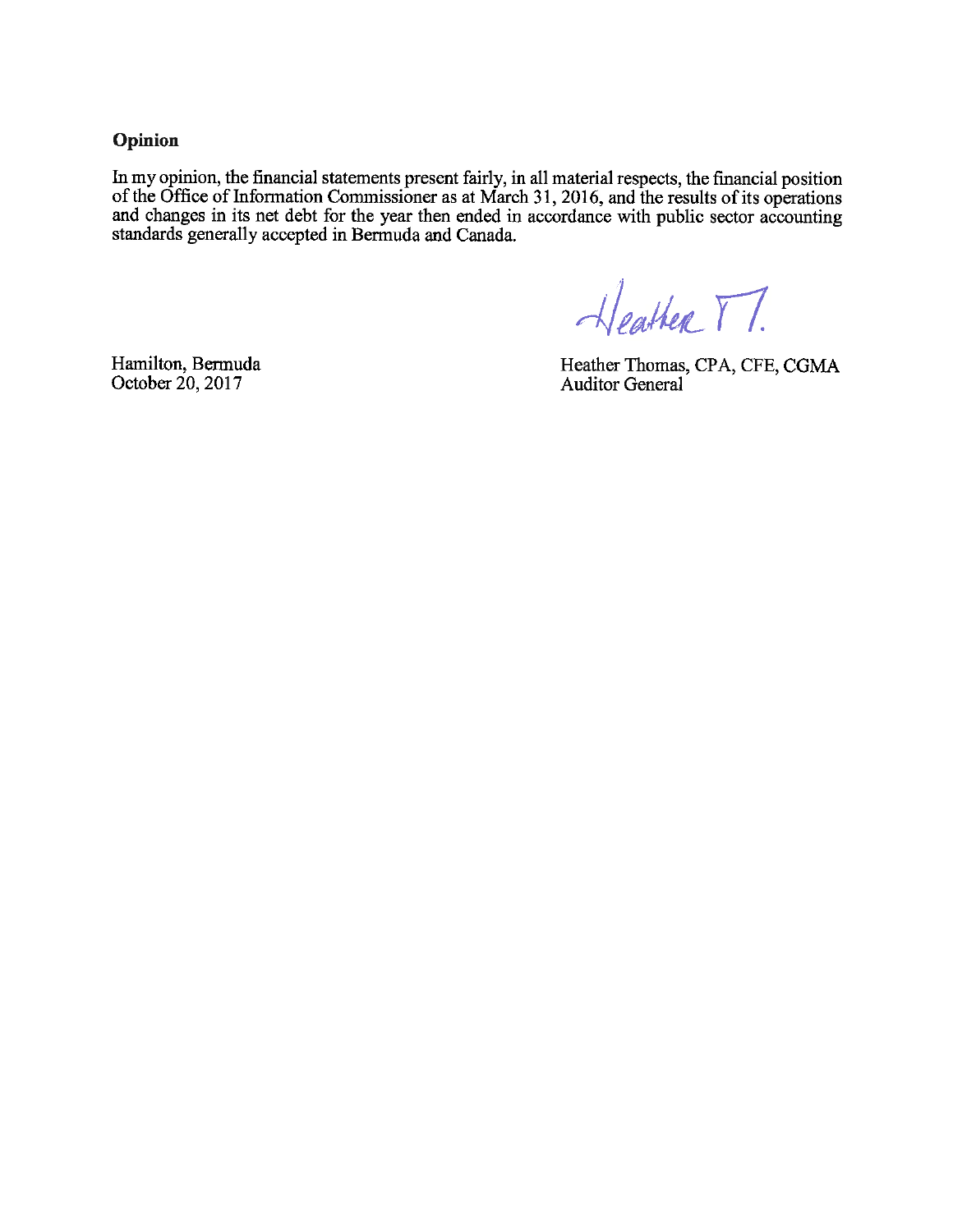# STATEMENT OF FINANCIAL POSITION

# MARCH 31, 2016

|                                                                                     | 2016             |
|-------------------------------------------------------------------------------------|------------------|
|                                                                                     | \$               |
| <b>FINANCIAL ASSETS</b>                                                             |                  |
| Due from the Consolidated Fund (Note 4)                                             | 109,329          |
| <b>LIABILITIES</b>                                                                  |                  |
| Accounts payable and accrued liabilities<br>Obligation under capital lease (Note 8) | 135,484<br>5,299 |
|                                                                                     | 140,783          |
| <b>NET DEBT</b>                                                                     | 31,454           |
| <b>NON-FINANCIAL ASSETS</b>                                                         |                  |
| Tangible capital assets (Note 5)                                                    | 28,095           |
| Prepaid expenses                                                                    | 3,359            |
|                                                                                     | 31,454           |
| <b>ACCUMULATED SURPLUS (DEFICIT)</b>                                                |                  |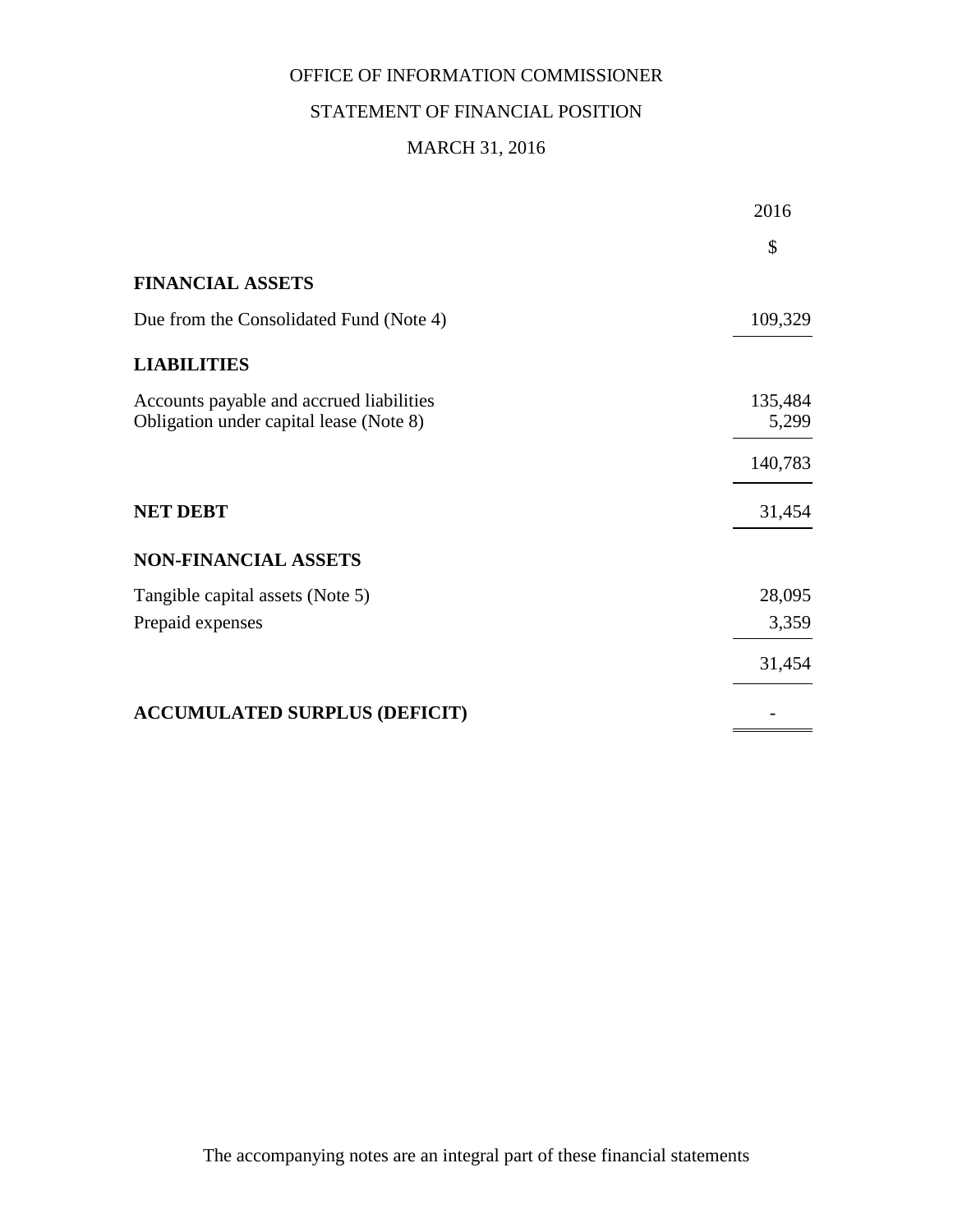# STATEMENT OF OPERATIONS

# FOR THE YEAR ENDED MARCH 31, 2016

|                                                                                                                                                                                                                                                                                                              | 2016<br>\$<br><b>Budget</b><br>(Note 7)                                                                    | 2016<br>\$<br>Actual                                                                                                            |
|--------------------------------------------------------------------------------------------------------------------------------------------------------------------------------------------------------------------------------------------------------------------------------------------------------------|------------------------------------------------------------------------------------------------------------|---------------------------------------------------------------------------------------------------------------------------------|
| <b>REVENUES</b>                                                                                                                                                                                                                                                                                              |                                                                                                            |                                                                                                                                 |
| <b>Operating Appropriation</b><br>Capital Appropriation                                                                                                                                                                                                                                                      | 665,540<br>18,000                                                                                          | 522,012<br>29,736                                                                                                               |
|                                                                                                                                                                                                                                                                                                              | 683,540                                                                                                    | 551,748                                                                                                                         |
| <b>EXPENSES</b>                                                                                                                                                                                                                                                                                              |                                                                                                            |                                                                                                                                 |
| Salaries and employee benefits<br>Professional services<br>Materials and supplies<br>Pension benefits (Note 6)<br>Equipment purchases<br>Rent<br>Communications<br>Advertising and promotion<br>Energy<br>Training and travel<br>Amortization of tangible capital assets<br>Repairs and maintenance<br>Other | 371,040<br>93,000<br>44,250<br>20,500<br>58,750<br>21,000<br>25,000<br>9,000<br>18,000<br>5,000<br>665,540 | 337,446<br>78,603<br>25,983<br>23,887<br>23,204<br>18,863<br>3,730<br>2,862<br>2,632<br>1,960<br>1,641<br>978<br>223<br>522,012 |
| <b>OPERATING SURPLUS</b>                                                                                                                                                                                                                                                                                     | 18,000                                                                                                     | 29,736                                                                                                                          |
| PURCHASE OF TANGIBLE CAPITAL<br><b>ASSETS</b>                                                                                                                                                                                                                                                                | 18,000                                                                                                     | 29,736                                                                                                                          |
| <b>ANNUAL SURPLUS</b>                                                                                                                                                                                                                                                                                        |                                                                                                            |                                                                                                                                 |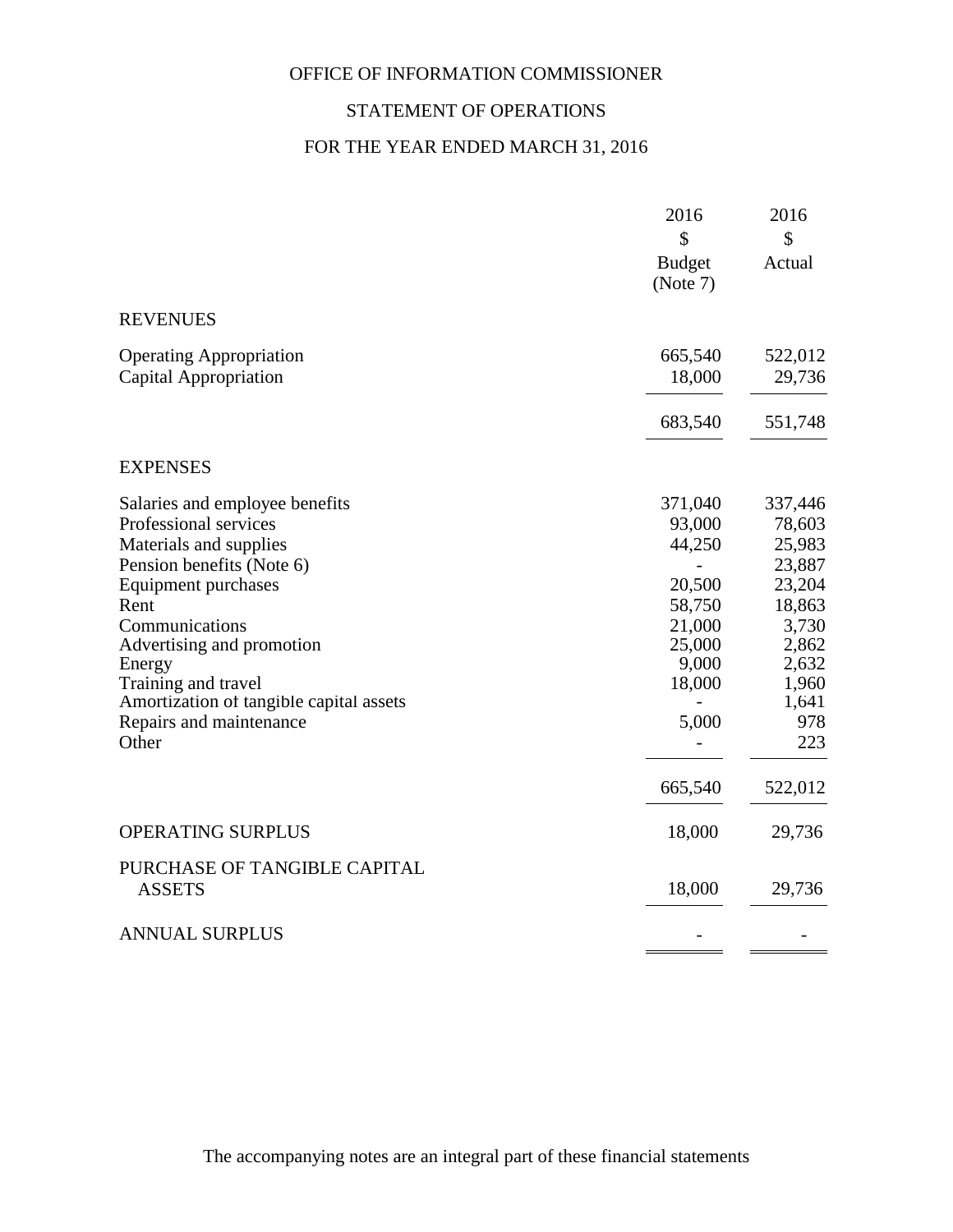# OFFICE OF INFORMATION COMMISSIONER STATEMENT OF CHANGE IN NET DEBT FOR THE YEAR ENDED MARCH 31, 2016

|                                         | 2016<br>\$ |
|-----------------------------------------|------------|
| <b>ANNUAL SURPLUS</b>                   |            |
| Acquisition of tangible capital assets  | (29, 736)  |
| Amortization of tangible capital assets | 1,641      |
|                                         | (28,095)   |
| Acquisition of prepaid expenses         | (3,359)    |
| <b>INCREASE IN NET DEBT</b>             | (31, 454)  |
| NET DEBT, BEGINNING OF YEAR             |            |
| NET DEBT, END OF YEAR                   | (31, 454)  |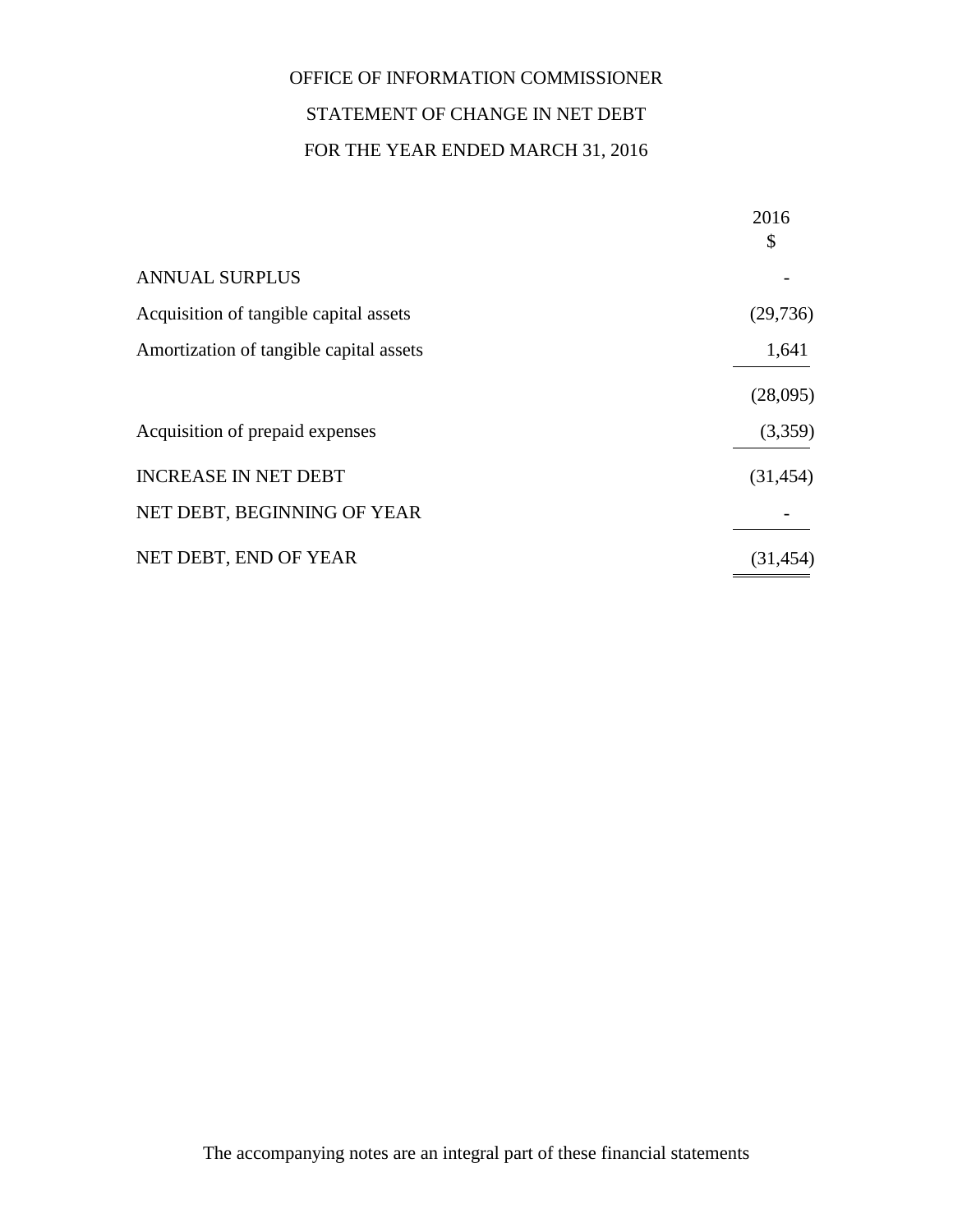# NOTES TO THE FINANCIAL STATEMENTS

# MARCH 31, 2016

# 1. AUTHORITY

The Office of Information Commissioner (the "Office") is established by the Public Access to Information (the "PATI") Act 2010 (the "Act"). In accordance with the PATI Act, the Information Commissioner shall adjudicate applications for review according to Part 6 of the Act of any decisions, or failure to decide or act by public authorities under section 43 of the Act; shall promote public access to information, including raising public awareness and understanding of the rights conferred by the Act and by providing guidance to public authorities with regard to the obligations imposed on them by the Act; and shall encourage and may enforce compliance with the proactive publication requirements in accordance with Part 2 of the Act. For the purposes of conducting reviews, the Information Commissioner may examine any record to which the Act applies and compliance with the Information Commissioner's investigations is required.

The Information Commissioner was appointed by the Governor for a period of five years commencing March 2, 2015 and may be reappointed for a further period of five years. In the exercise of her functions, the Information Commissioner shall not be subject to the direction or control of any other person or authority.

The Office was established as a public office and commenced operations on April 1, 2015.

## 2. SUMMARY OF SIGNIFICANT ACCOUNTING POLICIES

The financial statements have been prepared for the purpose of the annual audit of the Office of the Information Commissioner by the Auditor General pursuant to section 55(4) of the PATI Act.

Pursuant to the standards established by the Public Sector Accounting Board of the Chartered Professional Accountants of Canada, the Office is classified as an other government organization. These financial statements are prepared in accordance with public sector accounting standards generally accepted in Bermuda and Canada and the accounting policies considered particularly significant are as follows:

(a) Revenue

Appropriations from the Consolidated Fund are recorded when receivable.

(b) Expenses

All expenses are reported on the accrual basis of accounting. Expenses represent the costs of resources consumed during the year of the Office's operations.

(c) Tangible capital assets and amortization

Tangible capital assets are recorded at cost less accumulated amortization. The cost of a tangible capital asset consists of its purchase price and costs directly attributable to making the asset ready for its intended use. Obligation under capital lease is recorded at the present value of the minimum lease payments excluding executor cost (e.g. insurance, maintenance cost, etc.). The discount rate used to determine the present value of the lease payment is the Office's rate for incremental borrowing.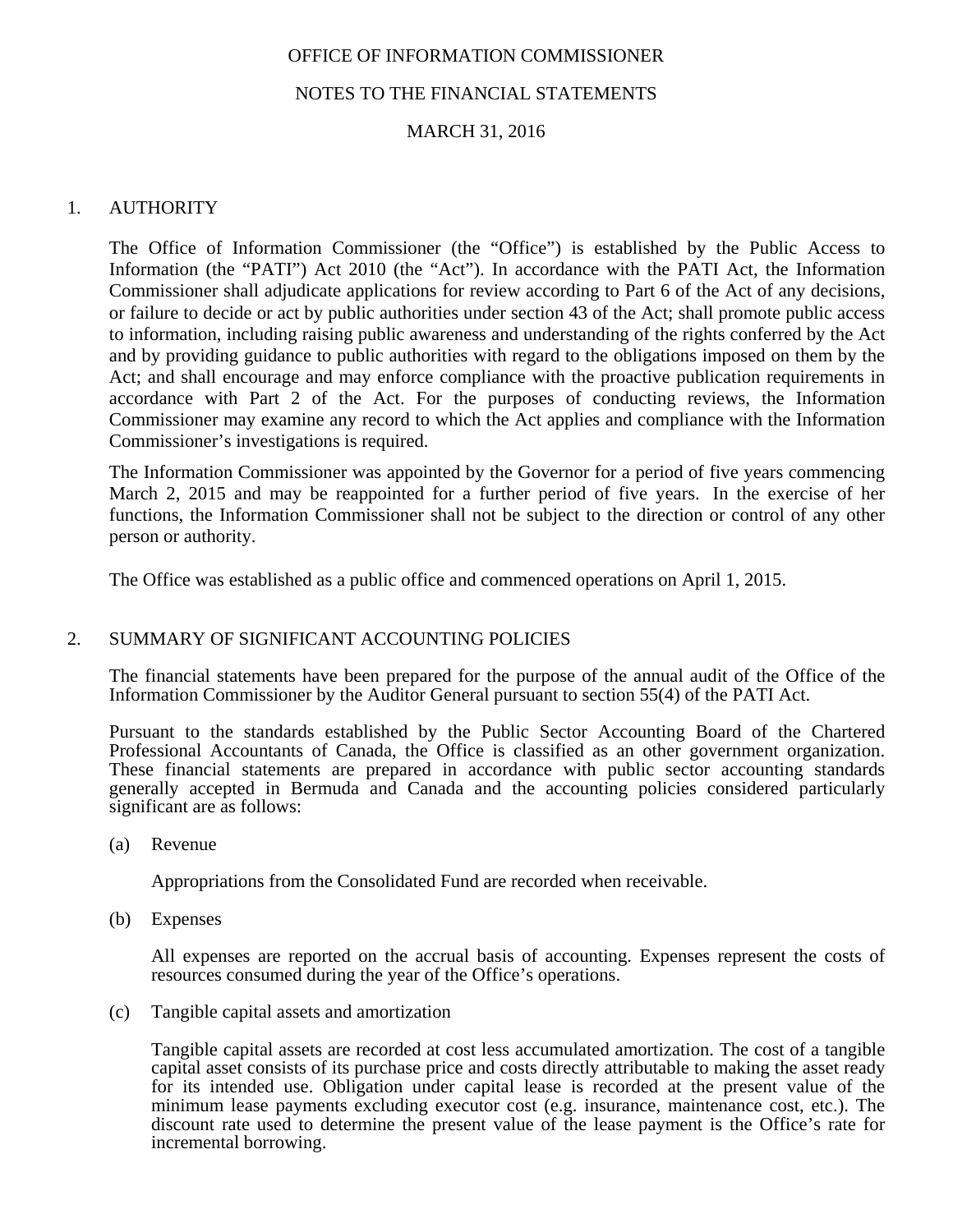## NOTES TO THE FINANCIAL STATEMENTS

## MARCH 31, 2016

## 2. SUMMARY OF SIGNIFICANT ACCOUNTING POLICIES (continued)

#### (c) Tangible capital assets and amortization (continued)

Amortization is calculated on a straight-line basis over the estimated useful lives of the tangible capital assets as follows:

| Furniture and fixtures | $\overline{\phantom{0}}$ | 7 years |
|------------------------|--------------------------|---------|
| Office equipment       |                          | 5 years |
| Computer equipment     | $\overline{\phantom{0}}$ | 3 years |

Tangible capital assets are reviewed for impairment whenever events or changes in circumstances indicate that the asset no longer contributes to the Office's ability to provide services, or the value of future economic benefits associated with the capital asset is less than its net book value. In either case, the cost of the tangible capital asset is reduced to reflect the decline in the asset's value. The net write-down is accounted for as an expense in the statement of operations.

(d) Translation of foreign currencies

Assets and liabilities in foreign currencies are translated to Bermuda dollars at rates of exchange in effect at the statement of financial position date.

Revenues and expenses are translated at the exchange rate in effect at the transaction date.

(e) Measurement uncertainty

These financial statements are prepared in accordance with public sector accounting standards generally accepted in Bermuda and Canada. These standards require management to make estimates and assumptions that affect the reported amounts of assets and liabilities and disclosure of contingent assets and liabilities, at the date of the financial statements and the reported amounts of revenues and expenses during the year. Significant areas requiring the use of estimates include the estimated useful lives of capital assets and accruals. Estimates are based on the best information available at the time of preparation of the financial statements and are reviewed annually to reflect new information as it becomes available. Actual results could differ from these estimates.

(f) Leases

Leases are classified as capital leases when substantially all the risks and rewards of ownership are transferred to the lessee. All other leases are classified as operating leases.

Operating lease payments are recognized as an expense on a straight-line basis over the lease term.

(g) Financial instruments

Financial instruments consist of due from the Consolidated Fund, accounts payable and accrued liabilities and obligation under capital lease. These financial instruments are measured at cost or amortized cost. It is management's opinion that the Office is not exposed to significant interest rate, currency or credit risks arising from these financial instruments. The carrying value of these financial instruments approximates their fair value due to their relative short-term nature.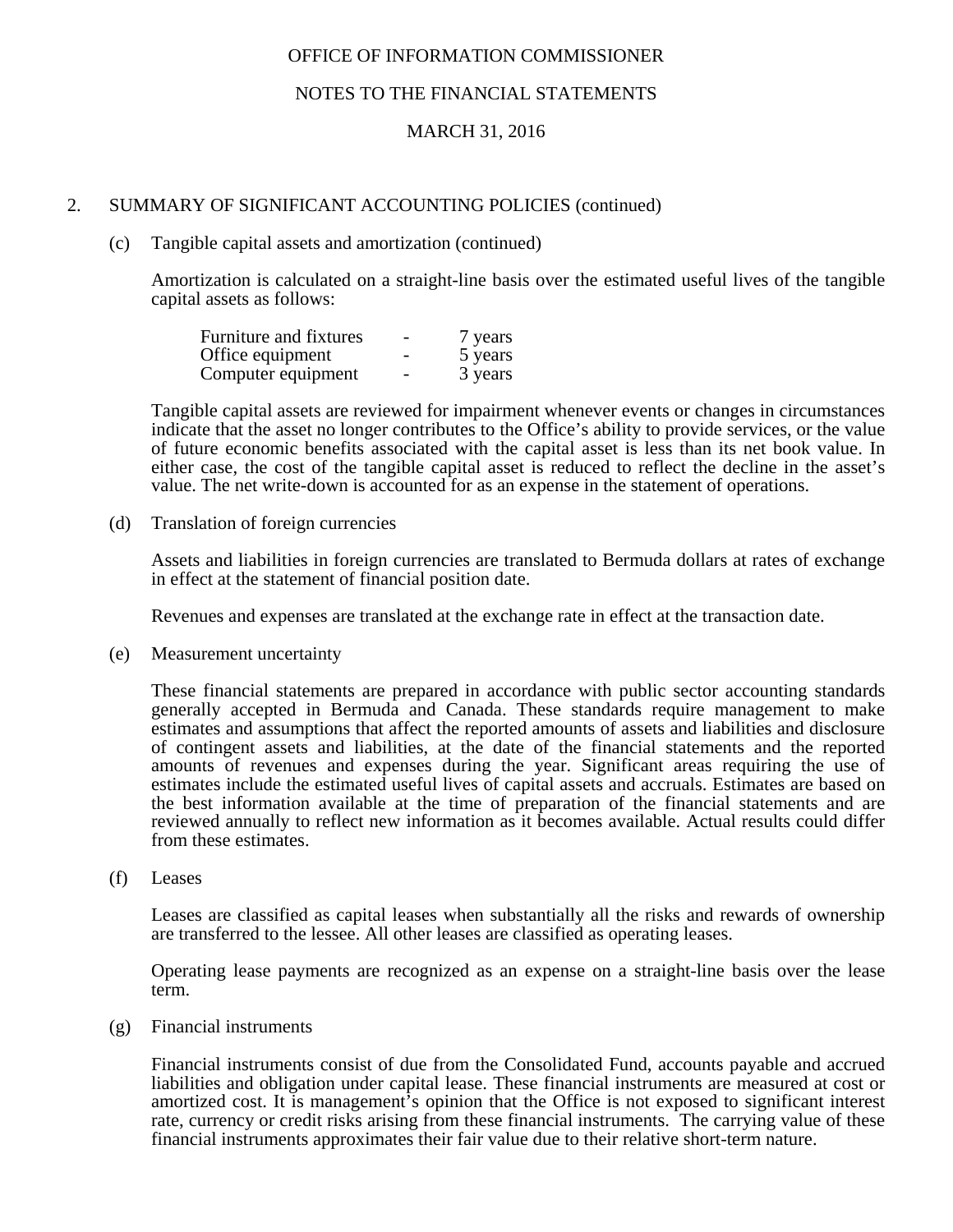#### NOTES TO THE FINANCIAL STATEMENTS

#### MARCH 31, 2016

#### 3. BUDGET AND ECONOMIC DEPENDENCE

 All funding for the operations of the Office of the Information Commissioner is payable out of money appropriated by the Legislature. The annual budget estimate for the Office of the Information Commissioner is included in the Government of Bermuda's estimate as voted through the annual Appropriations Act by the House of Assembly. The appropriations provide separately for operating expenses and capital acquisitions. Any unused appropriation cannot be carried forward for use in subsequent years. Accordingly, the Office is economically dependent on the Government of Bermuda.

#### 4. DUE FROM THE CONSOLIDATED FUND

All financial transactions of the Office are processed through the Consolidated Fund of the Government of Bermuda. The due from the Consolidated Fund balance represents amounts that the Consolidated Fund will process in the future on behalf of the Office.

|                                                                                     | 2016<br>\$             |
|-------------------------------------------------------------------------------------|------------------------|
| OPERATING TRANSACTIONS                                                              |                        |
| Salaries and benefits paid<br>Supplies and other expenses paid                      | (338,064)<br>(50, 181) |
|                                                                                     | (388, 245)             |
| CAPITAL ACTIVITIES                                                                  |                        |
| Acquisition of tangible capital assets<br>Appropriation for tangible capital assets | (29, 736)<br>29,736    |
|                                                                                     |                        |
| <b>FINANCING ACTIVITIES</b>                                                         |                        |
| Current year appropriation                                                          | 497,574                |
| <b>INCREASE IN DUE FROM CONSOLIDATED</b><br><b>FUND</b>                             | 109,329                |
| DUE FROM CONSOLIDATED FUND,<br><b>BEGINNING OF YEAR</b>                             |                        |
| DUE FROM CONSOLIDATED FUND,<br>END OF YEAR                                          | 109,329                |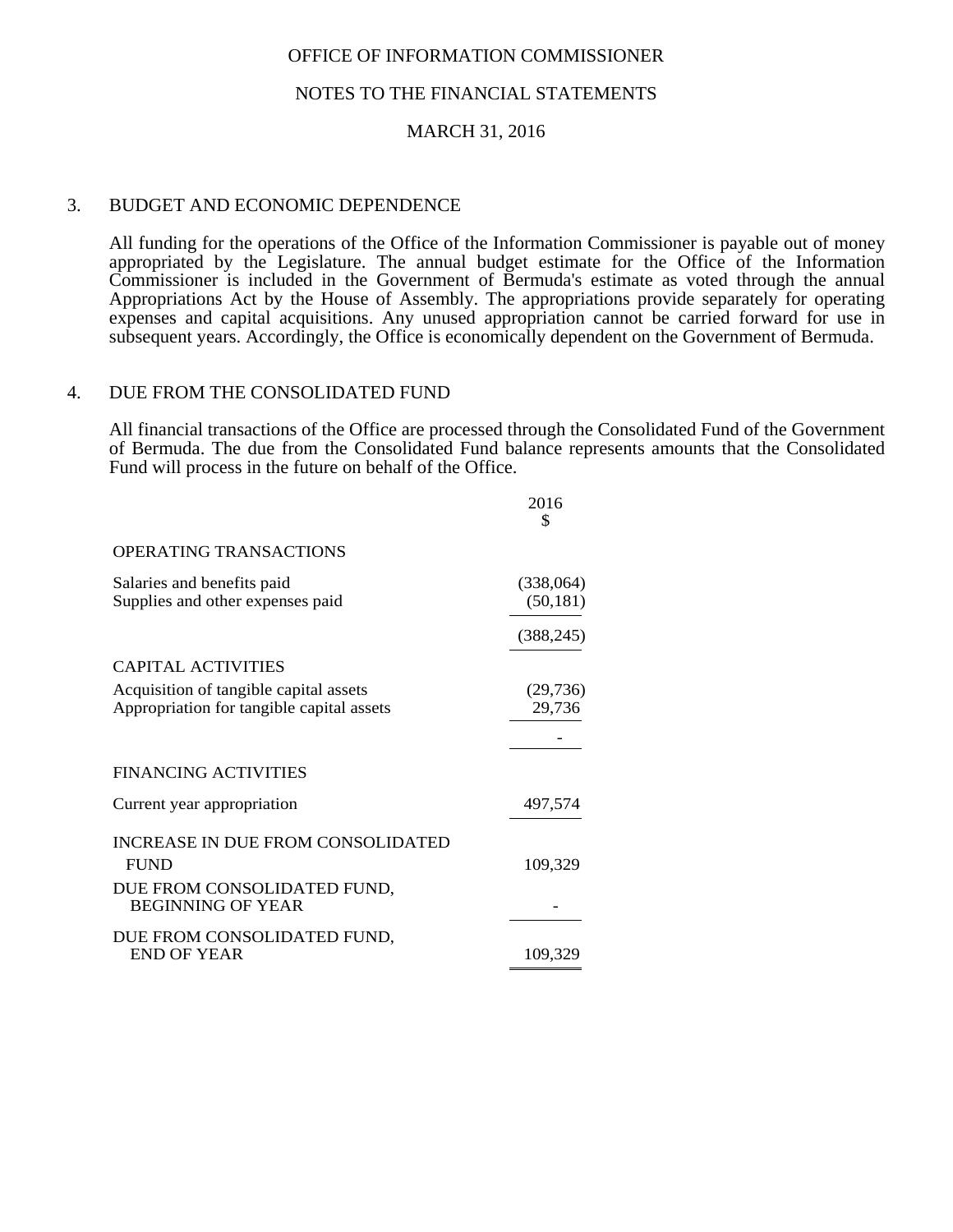## NOTES TO THE FINANCIAL STATEMENTS

# MARCH 31, 2016

# 5. TANGIBLE CAPITAL ASSETS

|                                                            |                                               | 2016                        |                                      |             |
|------------------------------------------------------------|-----------------------------------------------|-----------------------------|--------------------------------------|-------------|
|                                                            | Office Equipment<br>under capital lease<br>\$ | Computer<br>Equipment<br>\$ | Furniture &<br><b>Fixtures</b><br>\$ | Total<br>\$ |
| Opening cost<br><b>Additions</b>                           | 6,503                                         | 6,120                       | 17,113                               | 29,736      |
| Closing cost                                               | 6,503                                         | 6,120                       | 17,113                               | 29,736      |
| Opening accumulated<br>amortization<br>Annual amortization | 1,261                                         | 173                         | 207                                  | 1,641       |
| Closing accumulated<br>amortization                        | 1,261                                         | 173                         | 207                                  | 1,641       |
| Net book value                                             |                                               |                             |                                      |             |
|                                                            | 5,242                                         | 5,947                       | 16,906                               | 28,095      |

## 6. EMPLOYEE BENEFITS

#### (a) Pension plan

 The employees of the Office are included in the Public Service Superannuation Fund (the "Fund"), which is a defined benefit plan administered by the Government of Bermuda. Contributions to the Fund are 8% of gross salary and they are matched equally by the Government of Bermuda. The employer's portion of contributions for the year was \$23,887. The Office is not required under present legislation to make contributions with respect to actuarial deficiencies of the Fund.

#### (b) Compensated absences

Compensated absences include maternity and paternity leave, sick leave and vacation days.

 Maternity and paternity leave does not accumulate or vest and therefore an expense and liability are only recognized when extended leave is applied for and approved. There were no maternity or paternity benefits applied for or approved at year-end and therefore, no expense has been accrued in the accounts.

 Sick leave does not accumulate or vest, and like maternity and paternity leave, an expense is recorded only when extended leave is applied for and approved. There was no extended sick leave applied for or approved at year-end and therefore, no expense has been accrued in the accounts.

Vacation days accumulate and vest and therefore a liability is accrued each year. The accrued vacation liability as of March 31, 2016 is \$23,269 and is included in accounts payable and accrued liabilities.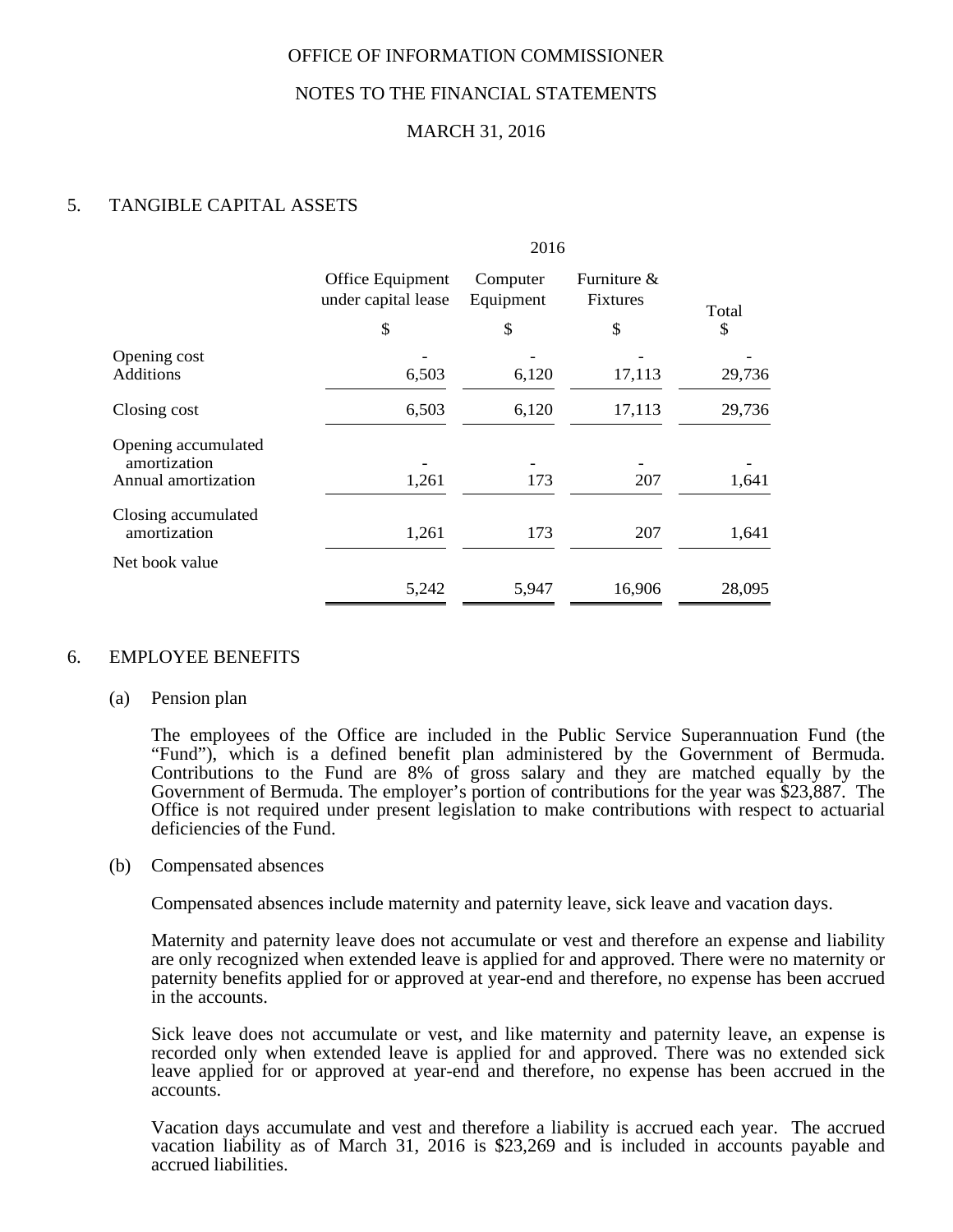# NOTES TO THE FINANCIAL STATEMENTS

# MARCH 31, 2016

# 7. OBLIGATION UNDER CAPITAL LEASE

Effective August 1, 2015, the Office entered into a three-year lease for office equipment at an effective interest rate of 4%, which ownership would transfer over to the Office at the end of the lease. As at March 31, 2016, the present value of the minimum lease payments was \$5,299 and has been recorded as a liability and a tangible capital asset in the financial statements. The interest and maintenance charge expense recognized during the year was \$140.

The future minimum lease payments in the ensuing fiscal years are as follows:

|                                      | \$    |
|--------------------------------------|-------|
| 2016/2017                            | 2,304 |
| 2017/2018                            | 2,304 |
| 2018/2019                            | 960   |
| Total minimum lease payments         | 5,568 |
| Less: Amount representing interest   | (269) |
| Present value of net minimum capital |       |
| lease payments                       | 5.299 |

## 8. COMPARATIVE FIGURES

There are no comparative figures as this is the first period of operations of the Office.

## 9. STATEMENT OF CASH FLOWS

The statement of cash flows has not been prepared as it would not provide any additional useful information.

#### 10. SUBSEQUENT EVENT

On October 27, 2015, the Information Commissioner commenced drafting an IT System Project Charter for the Office's migration off of the Government of Bermuda servers and IT infrastructure domain. This migration is scheduled for July 2017 and will involve acquiring an independent managed IT service system and related management systems.

Part of the migration involves transferring the following tangible capital assets which are currently being used by the Office but are still controlled and recorded under the Department of Information and Digital Technologies ("IDT") (formerly the Information Technology Office) books: